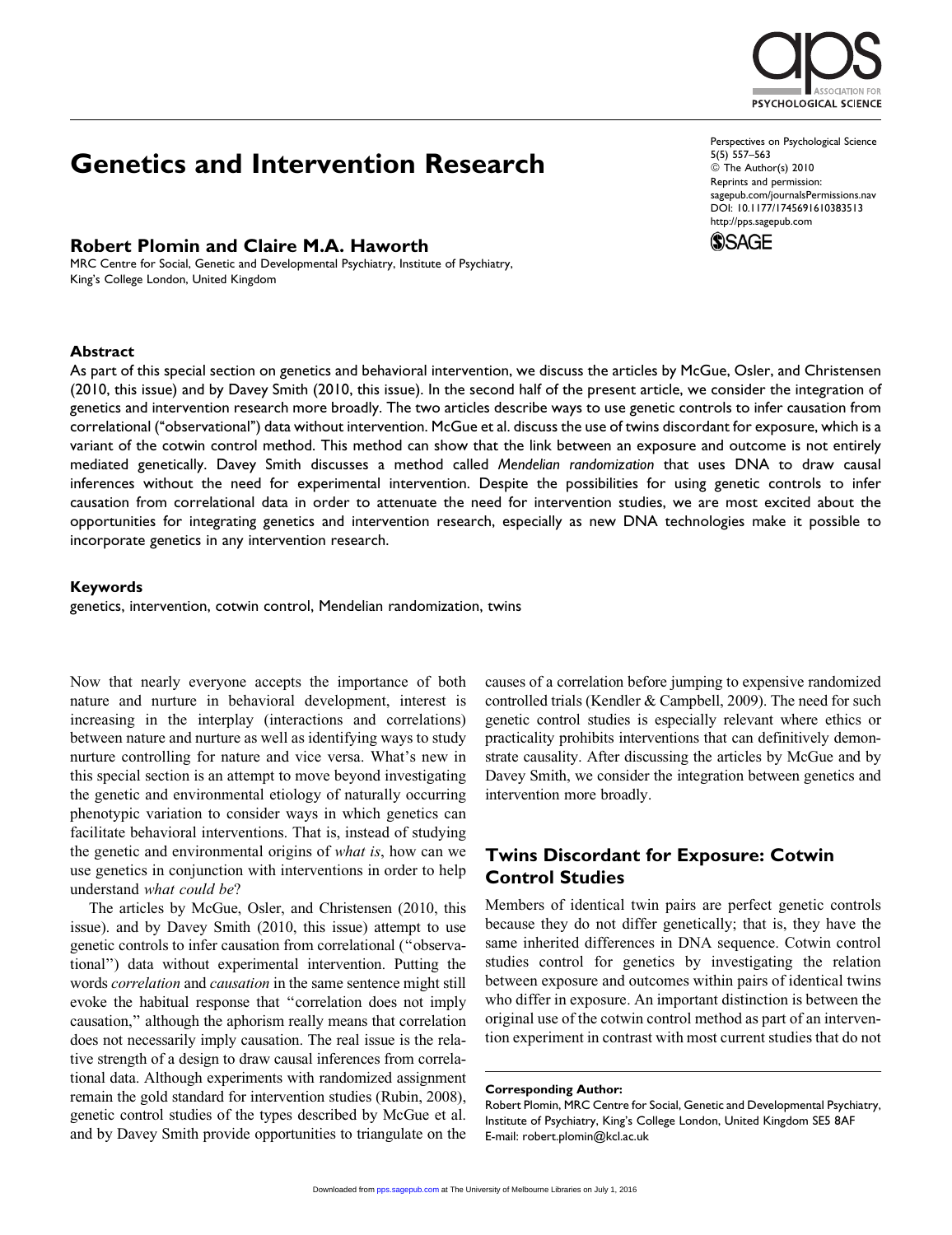impose an intervention. Both intervention and nonintervention cotwin control studies have strengths and weaknesses; McGue et al. focus on nonintervention cotwin control studies.

### Intervention Cotwin Control Studies

Eighty years ago, the first genetically sensitive behavioral intervention studies were conducted using what was called the method of cotwin control (Gesell & Thompson, 1929; Hilgard, 1933; Strayer, 1930). One member of an identical twin pair was trained for accelerated motor or language development, both highly heritable traits, in order to investigate how much an intervention can create differences within pairs of genetically identical individuals. The method investigates the effect of an intervention while holding genetics (i.e., DNA sequence variation) constant throughout the genome. In contrast, instead of controlling for genetic influence, the traditional betweensubject experimental design randomly assigns genetically heterogeneous individuals to experimental and control groups.

Cotwin control is a powerful design for behavioral intervention research, especially for interventions that are too intensive and expensive for traditional between-subject randomized control trials. The relative efficiency of the two designs depends on the ratio of variance between individuals and variance within identical twin pairs (Christian & Kang, 1972). Because identical twins are highly similar for most traits, their within-pair variance is low, and thus the relative efficiency of the cotwin control intervention design is high. In an intervention study of the effects of vitamin C on biochemical blood tests, the traditional experimental design required about five times as many subjects as did the cotwin control intervention design in order to achieve the same power to detect an effect of the intervention (Carr, Martin, & Whitfield, 1981).

# Nonintervention Cotwin Control Studies

Despite the power of the cotwin control intervention design, the design has rarely been used in the past 50 years. A good example from 30 years ago is an intervention study on the effect of vitamin C on cold symptoms (Miller et al., 1977). A literature search for cotwin control studies yields dozens of studies, but these are not intervention studies—they use preexisting differences in exposure within pairs of identical twins to investigate the extent to which differences in exposure relate to differences in outcome. This nonintervention type of cotwin control study is the focus of the article by McGue et al., which reviews these studies and presents new data using this method to draw causal inferences from the correlation between moderate drinking and late-life cognitive function. Because these are not intervention studies, when they show links between exposures and outcomes within pairs of identical twins, they cannot definitively prove that the exposure itself caused the outcome. The reason is that the within-pair differences in exposure might be the result of any preexisting differences within the pairs such as personality, health, or nonshared experiences. In addition, failure to find a significant link between exposure and outcome within

pairs of identical twins needs to be interpreted carefully in relation to power. However, if a phenotypic link between exposure and outcome can also be found within pairs of identical twins, we can safely conclude that the link is at least in part mediated environmentally even if we cannot conclude that the exposure itself caused the outcome. This is an important finding because most exposures show genetic influence, and links between exposures and outcomes often show genetic mediation (Plomin, 1994). Given the relatively low cost of a nonintervention cotwin control study compared with an intervention study, one might suggest that the former is a reasonable prerequisite for the latter. However, as McGue et al. show (their Table 1) studies of identical twins discordant for exposure generally confirm individual-level analyses showing links between exposures and outcomes, thus warranting the inference that the links between exposures and outcomes are at least in part mediated environmentally. We suggest that the reason for this finding is that phenotypic links between exposure and outcome, although often significantly mediated genetically, have never been shown to be entirely mediated genetically.

In summary, nonintervention cotwin control studies using identical twins can show that the link between exposure and outcome is not entirely mediated genetically. However, we suggest that this is almost a foregone conclusion because it depends only on the power of the study to detect nonshared environmental mediation of the link between exposure and outcome, which limits the value of this information for behavioral interventions. As McGue et al. demonstrate, more information can be gleaned by including exposure-discordant fraternal twins in addition to identical twins. We suggest that more useful information for planning behavioral interventions might come from expanding the approach to a full twin multivariate genetic analysis of the continuous range of individual differences in exposures and outcomes in the population rather than studying exposure-discordance as a categorical variable. This is usually easy to do because the exposure-discordant twins are nearly always selected from a reference twin sample that includes the full range of exposure. Rather than just studying twin differences, the full multivariate twin design uses variance between as well as within twin pairs to decompose the covariance between an environmental measure and an outcome measure into genetic and shared and nonshared environmental sources of covariance. This approach could provide more useful information for planning behavioral interventions because it can estimate the magnitude of genetic and shared and nonshared environmental links between exposures and outcomes in the population to which the intervention will be applied. Although quantitative genetic analyses of *what is* are not necessarily related to what could be, it could be useful in planning an intervention study to know what causes links at the individual differences level between relevant exposures and outcomes. For example, finding that existing exposure–outcome links are substantially mediated genetically might motivate the use of genetic controls and the exploration of genetic differences in response to the intervention.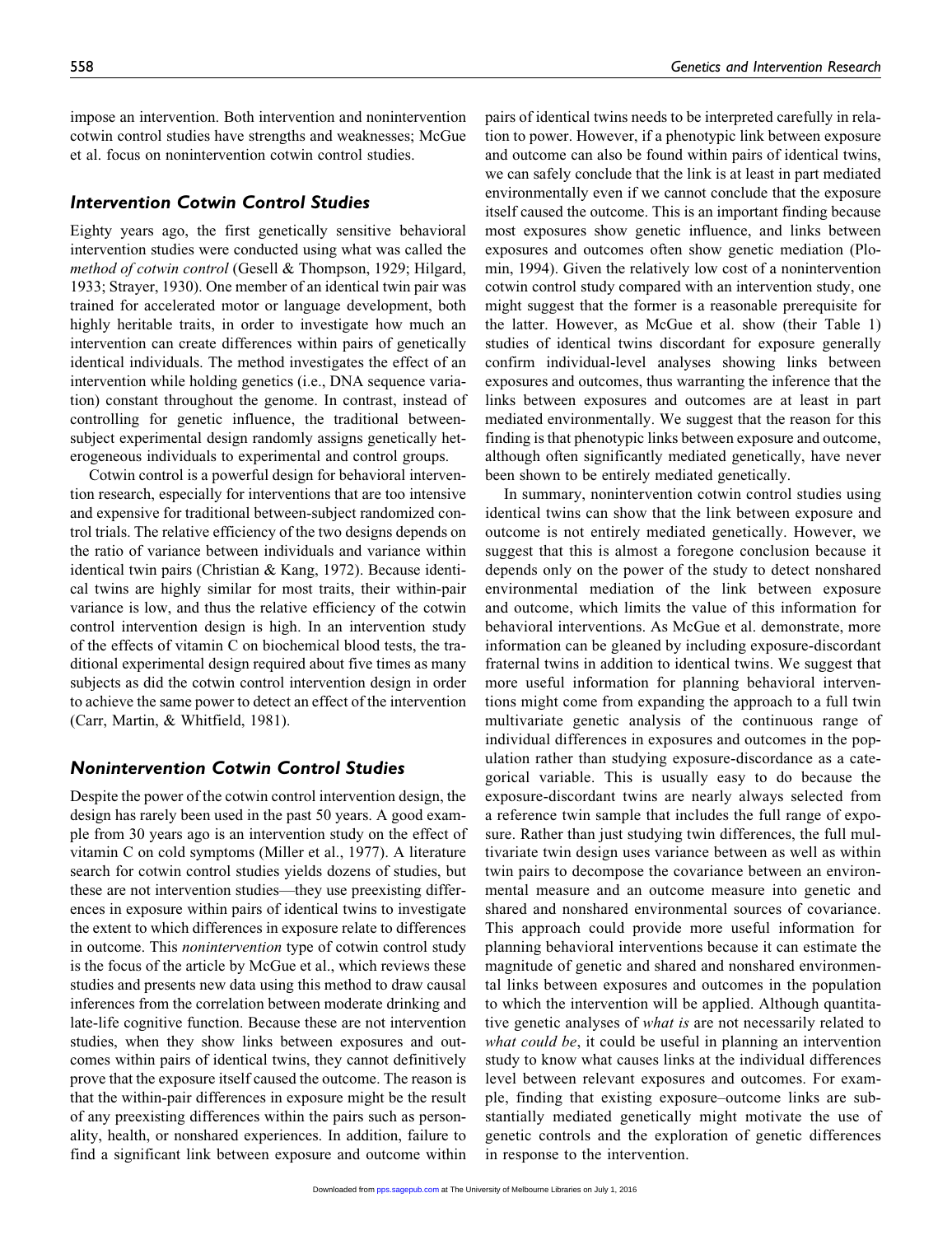We recommend the original design of the cotwin control method as an intervention design because, by completely controlling for genomewide genetic influence, the cotwin control method is many times more efficient than a standard casecontrol randomized controlled trial. In addition, intervening within pairs of genetically identical individuals offers unique opportunities to identify genetic-free biomarkers of environmental change such as genomewide gene expression (transcriptome or methylome) profiles of change that could provide more sensitive targets for behavioral interventions.

# Candidate Genes and Mendelian Randomization

If the genes responsible for heritability could be identified, there would be no need for quantitative genetic approaches to genetic control in behavioral intervention studies because genetic effects could be assessed directly from each individual's DNA rather than implied indirectly by genetic relatedness in special groups such as twins and adoptees. DNA sequence variation (polymorphism) is the ultimate genetic tool for behavioral interventions because it has unique causal status. Reverse causation is not possible because nothing changes the inherited DNA sequence—not other genes, gene expression, or the environment. For this reason, a correlation between the correct DNA polymorphism and an outcome implies causality, which is not true for any other category of biomarker such as gene expression and brain structure and function. The irony is that this sole causal factor (inherited DNA sequence variation) that can be inferred directly from simple correlations is not amenable to intervention. For complex mental disorders, genetic engineering is not a realistic option; behavioral and environmental engineering is necessary to moderate the causal association between genes and mental disorders.

For the thousands of severe but rare monogenic disorders, genetics is central to any intervention. For example, interventions that target Huntington's disease would make no sense unless they targeted individuals with the specific allele necessary for the disease to occur. Although most genetic associations appear to have very small effects, a few have large effects. For example, a polymorphism in the gene that codes for apolipoprotein E increases risk sixfold for late-onset Alzheimer's disease. Most intervention research on late-onset Alzheimer's genotypes screens its participants for the apolipoprotein E gene. These studies include behavioral interventions such as walking (Eggermont, Swaab, Hol, & Scherder, 2009) and drug interventions such as antioxidant therapy (Ancelin, Christen, & Ritchie, 2007) and atorvastatin treatment (Sparks et al., 2006). In these studies, the genotype information has primarily been used to investigate Genotype  $\times$  Environment (G  $\times$  E) interaction whether the intervention works better or worse for individuals at genetic risk. Other behavioral intervention research is likely to follow a similar course, as seen in the article by Nicklas (2010, this issue), in which the effect of exercise on physical functioning in older adults is shown to depend on a polymorphism in the gene that codes for angiotensin-converting enzyme.

Davey Smith uses candidate gene information to draw causal inferences in order to lessen the need for intervention research. A novel feature of this approach is that it depends on a candidate gene strongly associated not with a disorder, but rather with an exposure. If a candidate gene is strongly associated with exposure, then individuals with genotypes for high exposure are analogous to an intervention group, and individuals with genotypes for low exposure are analogous to a control group. The point of the method's name, Mendelian randomization, is that Mendel's first law (segregation) posits that parents' alleles at a locus are randomly allocated to their offspring. At first glance, it seems that random allocation of alleles to genotypes within families is a long way from random allocation of individuals to experimental and control conditions, but the following example might help to explain the logic of the approach.

As mentioned in Davey Smith's article, in Asian individuals, a polymorphism in the gene that codes for aldehyde dehydrogenase 2 (ALDH2) is strongly associated with exposure to alcohol. Davey Smith reported that 30% of Asian individuals have an *ALDH2* genotype that yields a deficient form of ALDH2, which leads to unpleasant side effects of drinking alcohol because alcohol is not properly metabolized. These ALDH2-deficient individuals have lower exposure to alcohol in that their rates of drinking are lower. Irons, McGue, Iacono, and Oetting (2007) used the Mendelian randomization approach to test the gateway hypothesis, which posits that alcohol leads to other drug use and abuse. The essence of the approach is that the two genotypic groups—ALDH2-normal and ALDH2-deficient—should be similar except for their ALDH2-driven alcohol exposure. The gateway hypothesis would predict that the *ALDH2*-deficient genotypic group, which was much less exposed to alcohol, would be less likely to use other drugs. The results strongly disconfirmed this gateway hypothesis because the *ALDH2*-deficient genotypic group was just as likely to use other drugs.

These results appear to warrant strong causal inference even though the assumption of the equivalence of the two genotypic groups can be questioned given the highly pleiotropic effects of most genes. Note that a randomized controlled trial—for example, an intervention using disulfiram to produce similar decreases in alcohol exposure—would have its own problems such as selective participation and compliance. The Mendelian randomization method is especially relevant for assessing the effects of long-term exposures such as alcohol intake, diet, and lifestyle because randomized controlled trials generally examine only short-term effects.

As acknowledged in Davey Smith's many articles on Mendelian randomization, one practical limitation for the use of this method as a substitute for randomized controlled trials is that it depends on the availability of a candidate gene strongly associated with the intervention, as in the example of the *ALDH2* association with exposure to alcohol in Asian individuals. In his article, Davey Smith mentions other candidate gene proxies for exposures such as blood cholesterol levels; several candidate genes relevant to nutritional interventions are also available (Qi, 2009). The problem for behavioral interventions is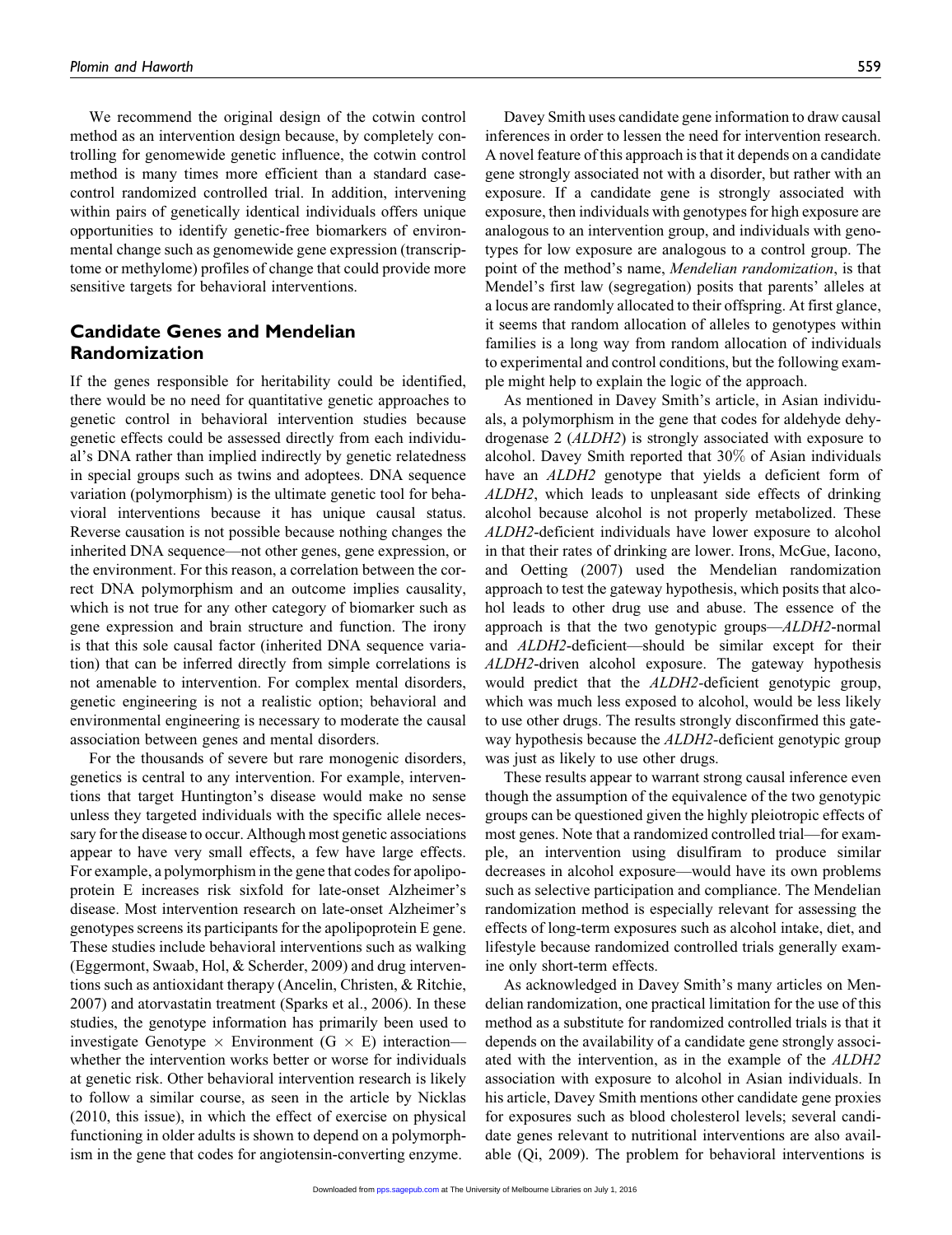that it seems unlikely that any candidate genes will be strongly associated with relevant exposures, for example, exposures such as social engagement that lower the probability of developing dementia.

### Integrating Genetics and Intervention

Both the discordant-twin approach and the Mendelian randomization approach provide some purchase on causal inference from correlational data using genetic controls. However, in addition to using genetic controls to infer causation from correlational data without intervention, much can be gained from integrating genetics research and intervention research. We suggest that intervention has more to offer genetic research than do randomized controlled trials and that genetics has more to offer intervention research than does  $G \times E$  interaction.

In many ways, genetic research and intervention research seem to have little in common. Genetic research addresses the genetic and environmental origins of individual differences as they exist in a particular population at a particular time (what is), whereas intervention research focuses on creating an average difference between experimental and control groups in order to understand *what could be* and to prove causality of the intervention. A sign of the gulf between the two levels of analysis is that individual differences are called the error term in statistical analysis of experiments. More fundamentally, knowing what is has no necessary implications for what could be. A highly heritable disorder can be changed dramatically by a novel environmental intervention, as in the extreme example of severe obesity and gastric bands (Aditya & Wilding, 2009).

As a result of the focus on mean differences between experimental and control groups, the effect of genetics on intervention research has largely been limited to  $G \times E$  interaction, asking the extent to which the effect of an intervention depends on genotype, as indicated in the previous section. Although  $G \times E$  interaction opens the door on individual differences in response to intervention, genetic research can be integrated to a much greater extent if we focus on individual differences (heterogeneity) in response to an intervention. Individual differences in response to an intervention can be investigated within a randomized controlled trial, but the integration with genetics will be more rapid in intervention studies that do not randomly assign subjects to experimental and control groups and instead focus on within-subject comparisons between preand posttest. Without randomized assignment of subjects to experimental and control groups, such research cannot definitively demonstrate that the intervention is causal. However, in many cases it is sufficient to know that an intervention is followed by certain changes in behavior even if the mechanism of change is not clear.

For example, consider the school-based intervention called FRIENDS, a program based on structured cognitive behavior therapy designed to provide practical skills to help children identify and overcome anxious thoughts (Stallard, Simpson, Anderson, & Goddard, 2008). FRIENDS was administered to an unselected sample of school children over 10 1-hr sessions without a control group. A mean reduction in total anxiety was found at 3-month postintervention and was maintained 12 months later. What is most novel in this ''universal'' intervention is the ability to investigate individual differences in response to the intervention. One feature of an individual differences approach is that it goes beyond statistical significance to highlight effect size. In the FRIENDS study, the effect size was medium (Cohen, 1988) in the sense that the mean reduction in total anxiety was about half a standard deviation in the sample, which implies that the mean effect accounted for about 6% of the variance. As subsequently discussed, an important goal for such individual differences in intervention research is to identify individuals who benefit most from the intervention in order to target interventions on that group and to understand processes of change. Although the effect of the intervention accounts for about 6% of the variance on average in the sample, the effects are normally distributed around the mean. In other words, some individuals will benefit much more than others. Individuals who benefit most from the intervention might not be individuals at greatest risk for the targeted outcome; this search needs to extend well beyond the targeted behavior itself, as we subsequently describe. Equally important is the identification of children who might suffer adverse effects; for example, the emotional health of some children might worsen by focusing on anxious thoughts.

Universal intervention in community samples leads to thinking about improving lives for the entire population and preventing problems, not just intervening to treat problems after they occur. Investigating the neglected positive end of the normal distribution might lead to interventions that promote healthy outcomes. Moreover, interventions that are aimed at making people healthier might be more effective at a public health level than those that are aimed at making people avoid harm. Last, although the mean effect of an intervention is likely to be smaller for an unselected sample than for a sample selected for risk, from a public health perspective, a small mean difference in the population could have a far greater overall effect on society than could a large mean difference for a small group. Indeed, from an individual differences perspective it would not matter if an intervention had no overall mean effect.

If a universal intervention were embedded in a quantitative genetic design such as a twin design, it would be possible to investigate the genetic and environmental etiology of individual differences in response to the intervention. One area in which much research of this type has been conducted is *phar*macogenetics, the genetics of individual differences in response to drugs. For the past 30 years, animal studies (Crabbe, Belknap, & Buck, 1994), and to a much lesser extent human twin studies (Vesell, 1989), have indicated genetic influence on individual differences in response to drugs. A surge of molecular genetic research in recent years has identified genes that contribute to these individual differences (van der Straaten & van Schaik, 2010). Although the potential for personalized drug treatments is exciting (Wagner, 2009), an important cautionary note is that molecular genetic research in relation to psychotropic drugs has not yet been translated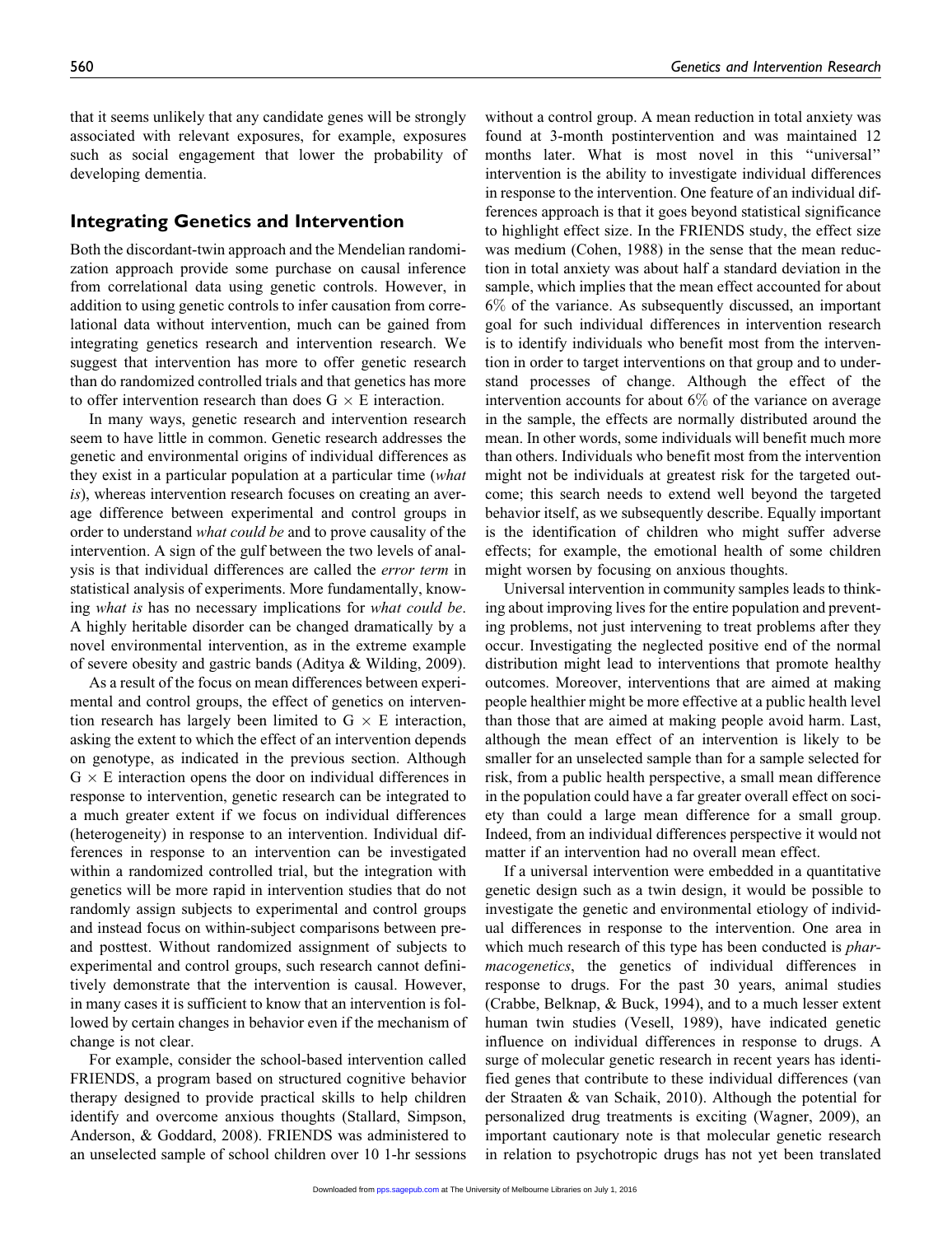

Fig. 1. A behavioral intervention in a twin study of individual differences in performance on a motor-skill task with feedback given over 15 blocks of trials administered across 3 days. Open squares indicate monozygotic twins, closed squares indicate dizygotic twins. (Adapted from Fox, Hershberger, & Bouchard, 1996.)

successfully into personalized drug treatment in psychiatry (Kirchheiner, Seeringer, & Viviani, 2010).

There are very few quantitative genetic studies that have incorporated behavioral interventions. A good example is a twin study that investigated feedback on performance in a motor-learning task given over 15 blocks of trials across 3 days (Fox, Hershberger, & Bouchard, Jr., 1996). The subjects were 64 pairs of identical twins and 32 pairs of fraternal twins; remarkably, all the twins had been reared apart. As shown in Figure 1 (lower left), on average, both monozygotic and dizygotic twins improved, and there was a ''reminiscence'' improvement following the rest between each day's training. From an individual differences perspective, it is interesting that variance greatly increased during training, indicating that some subjects improved more than others (Fig. 1, upper left). The twin correlations (lower right) and heritability estimates (upper right) indicate that genetic influence on individual differences in response to this intervention is substantial not only at the beginning of the training, but also during training and at the end of training, with a suggestion of an increase in heritability from about 55% to about 70%. The study also found that individual differences in change in performance as assessed by each individual's slope within each block of five trials also showed high heritability, suggesting genetic influence on individual differences in response to the intervention. Fox et al. end their article

with an important distinction between means and individual differences:

This conclusion [about the importance of genetics] does not diminish the importance of practice with feedback for the acquisition of skill. Even the least gifted of our twins attained levels of skill after practice that were superior to those achieved in initial trials by the most gifted. (p. 357)

This twin study provides examples of individual differences questions that can be addressed with a universal intervention. However, much more can be mined from an individual differences approach. Three examples are illustrated in Figure 2 that are relevant to any intervention study of individual differences but that have special significance for interventions embedded in quantitative genetic designs such as a twin study or for interventions that obtain DNA. First, we can investigate a new set of phenotypes that are the essence of individual differences in response to an intervention: postintervention phenotypes (Y) independent of preintervention phenotypes (X), which we will call  $Y \cdot X$ . Measures of Y during or after the intervention could be highly correlated with the preintervention measure, whereas Y X focuses on change. In a twin study, genetic results for YX could be completely different from results for X because  $Y \times X$  is uncorrelated with X. In the twin study results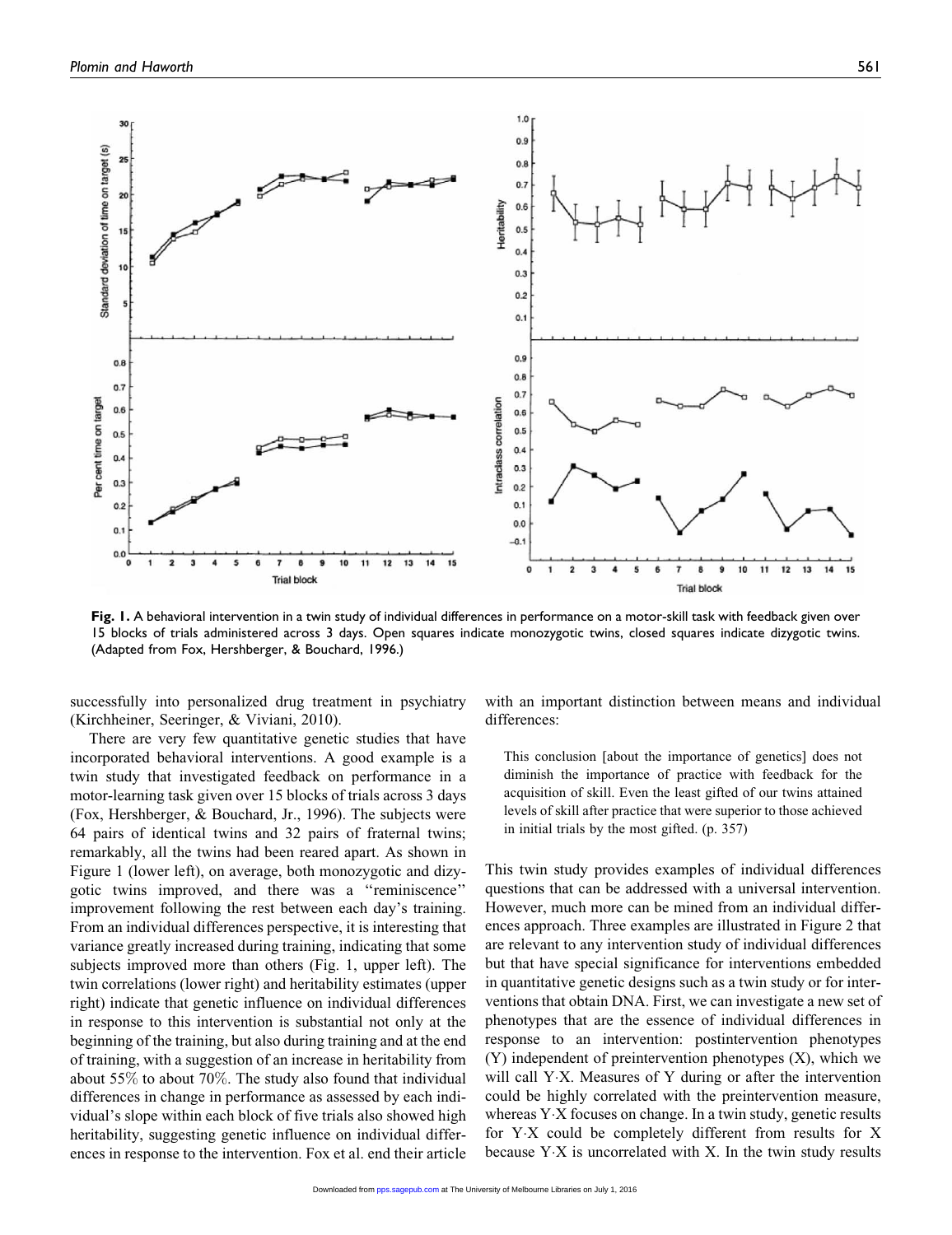

Fig. 2. Individual differences in response to intervention.

shown in Figure 1, performance during training could be highly correlated with performance at the beginning of training; to this extent, the heritabilities during training could involve the same genetic influences because Y includes X to some unknown extent.

In an intervention study with DNA, genetic associations with Y<sub>'</sub>X could facilitate identification of individuals who would benefit most or least from the intervention. It is important to note that genes associated with  $Y \cdot X$  will be different from genes associated with  $X$  because  $Y \cdot X$  is uncorrelated with X. For mental disorders and the exposures relevant to them, heritability appears to be caused by many genes of small effect (Plomin, Haworth, & Davis, 2009). Although the effect of each DNA marker is likely to be very small, their effects can be aggregated in polygenic risk scores, which are already beginning to be used to predict populationwide genetic risk for common disorders such as breast cancer, atherosclerosis, coronary heart disease, and Type 2 diabetes (Plomin et al., 2009) and for quantitative traits such as height (Weedon et al., 2008) and weight (Li et al., 2010).

Second, multivariate analysis can be used to describe and explain the processes by which an intervention leads to behavioral change at the level of individual differences. In a twin study, multivariate genetic analysis can address the extent to which the same genetic and environmental factors affect X and Y. If Y is assessed throughout the intervention as in Figure 2, a longitudinal version of multivariate genetic analysis can address the etiology of change during the intervention. In contrast, in the twin study described in Figure 1, although heritability remained high throughout training, different genes might have affected performance at the beginning and end of training. Similarly, in a DNA study, different genes could be associated with different phases of the change process.

The third example is key to an individual differences approach to intervention: identifying individuals who will benefit most from the intervention and those who might be harmed by it. In addition to identifying genes that could predict  $Y \cdot X$ , we can look outside X and Y to other traits and experiences (Z). In a twin study, multivariate genetic analysis can be used to assess the genetic and environmental origins of the links between  $Y \cdot X$  and Z. DNA studies can also examine the extent to which links between Y $\cdot$ X and Z are mediated by specific genes. Many refinements are possible on the rudimentary individual differences intervention framework depicted in Figure 2, such as crossover designs, or in the case of a twin study, cotwin control cross-over designs. A no-intervention comparison group, although doubling the size of the study, would be useful to make sure that the individual differences results in response to the intervention are indeed in response to the intervention rather than to repeated testing, the passage of time or maturation.

Historically, incorporating interventions in genetically sensitive designs represents a third stage in quantitative genetic research. In the first stage, quantitative genetic designs decomposed phenotypic variance into genetic and environmental components of variance without measuring genes or environments. The second stage, which began in the mid-1980s, included measures of the environment and treated them as dependent variables in quantitative genetic research. This research resulted in evidence for major influence of genetics on measures of the environment and on the relation between environmental measures and outcome measures, that is,  $G \times E$  correlation.  $G \times E$  correlation implies that what we measure as environment is not purely environmental, which is part of the reason why it is so difficult to infer causation from correlations between exposure and outcomes, as discussed in the first part of this article. From this historical perspective, what is exciting about incorporating interventions in genetically sensitive designs is that an environmental intervention is imposed and is thus free of  $G \times E$  correlation in the investigation of behavioral change.

#### Funding

This work was supported by grants from the U.K. Medical Research Council (G500079) and the U.S. National Institute of Child Health and Human Development (HDF444554, HD46167, HD49861). Claire M.A. Haworth is supported by a Medical Research Council/Economic and Social Research Council Interdisciplinary Fellowship (G0802681).

#### Declaration of Conflicting Interests

The authors declared that they had no conflicts of interest with respect to their authorship or the publication of this article.

### **References**

- Aditya, B.S., & Wilding, J.P.H. (2009). Modern management of obesity. Clinical Medicine, 9, 617–621.
- Ancelin, M.L., Christen, Y., & Ritchie, K. (2007). Is antioxidant therapy a viable alternative for mild cognitive impairment? Examination of the evidence. Dementia and Geriatric Cognitive Disorders, 24, 1–19.
- Carr, A.B., Martin, N.G., & Whitfield, J.B. (1981). Usefulness of the co-twin control design in investigations as exemplified in a study of effects of ascorbic-acid on laboratory test results. Clinical Chemistry, 27, 1469–1470.